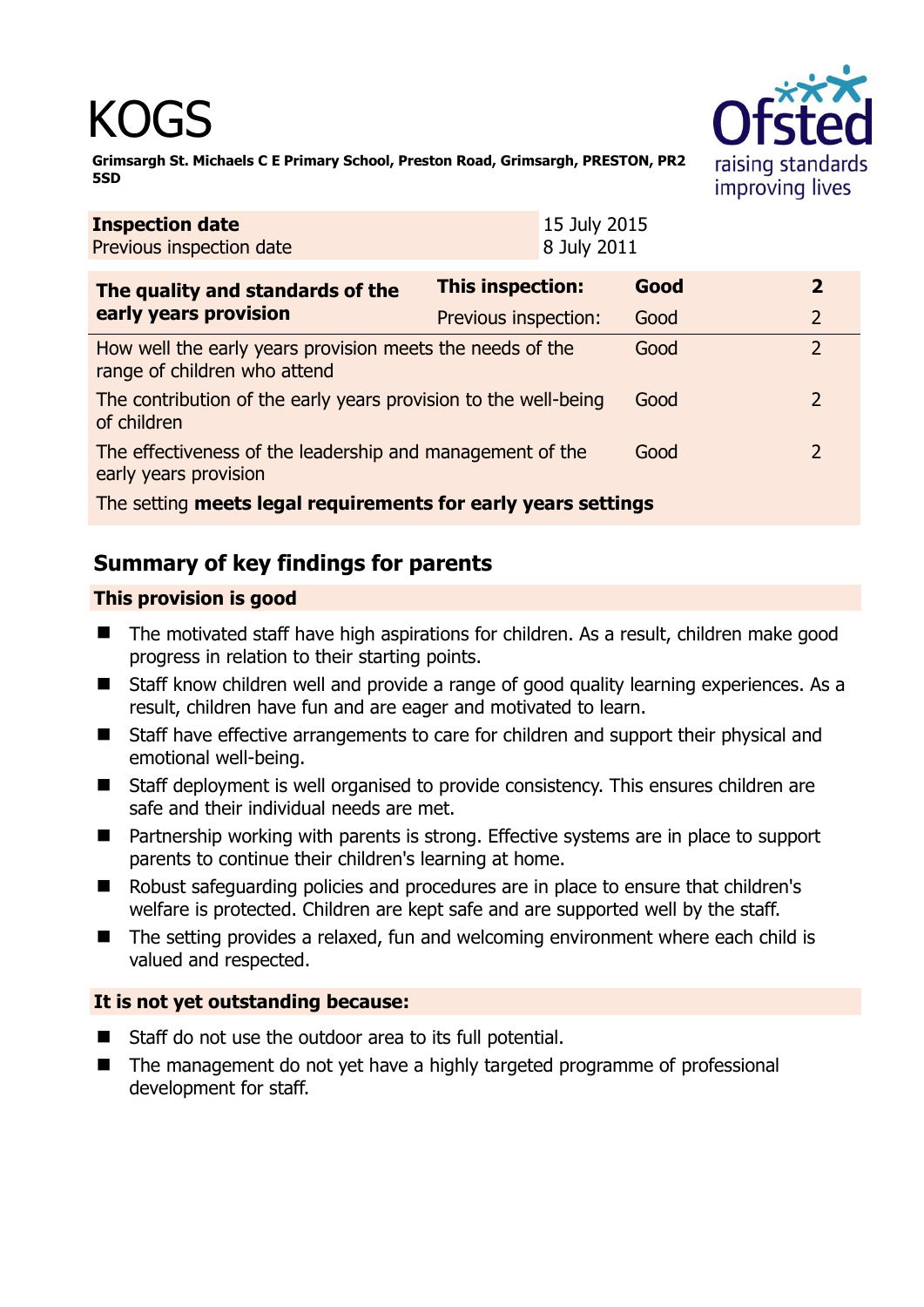## **What the setting needs to do to improve further**

#### **To further improve the quality of the early years provision the provider should:**

- make better use of the outdoor provision to enrich children's learning through a more varied range of opportunities and experiences
- build on the programme of professional development by ensuring that staff are constantly enhancing the quality of their teaching, in order to continually improve children's outcomes.

#### **Inspection activities**

- The inspector observed the quality of teaching in the indoor and outdoor learning environments and the impact this has on children's learning.
- The inspector completed a joint observation with the manager.
- $\blacksquare$  The inspector held a meeting with the provider and manager at appropriate times during the day and looked at relevant documentation, including the self-evaluation, evidence of the suitability of staff and a range of other relevant documentation.
- The inspector spoke to staff, children and parents during the day and took account of their views.

#### **Inspector**

Cath Palser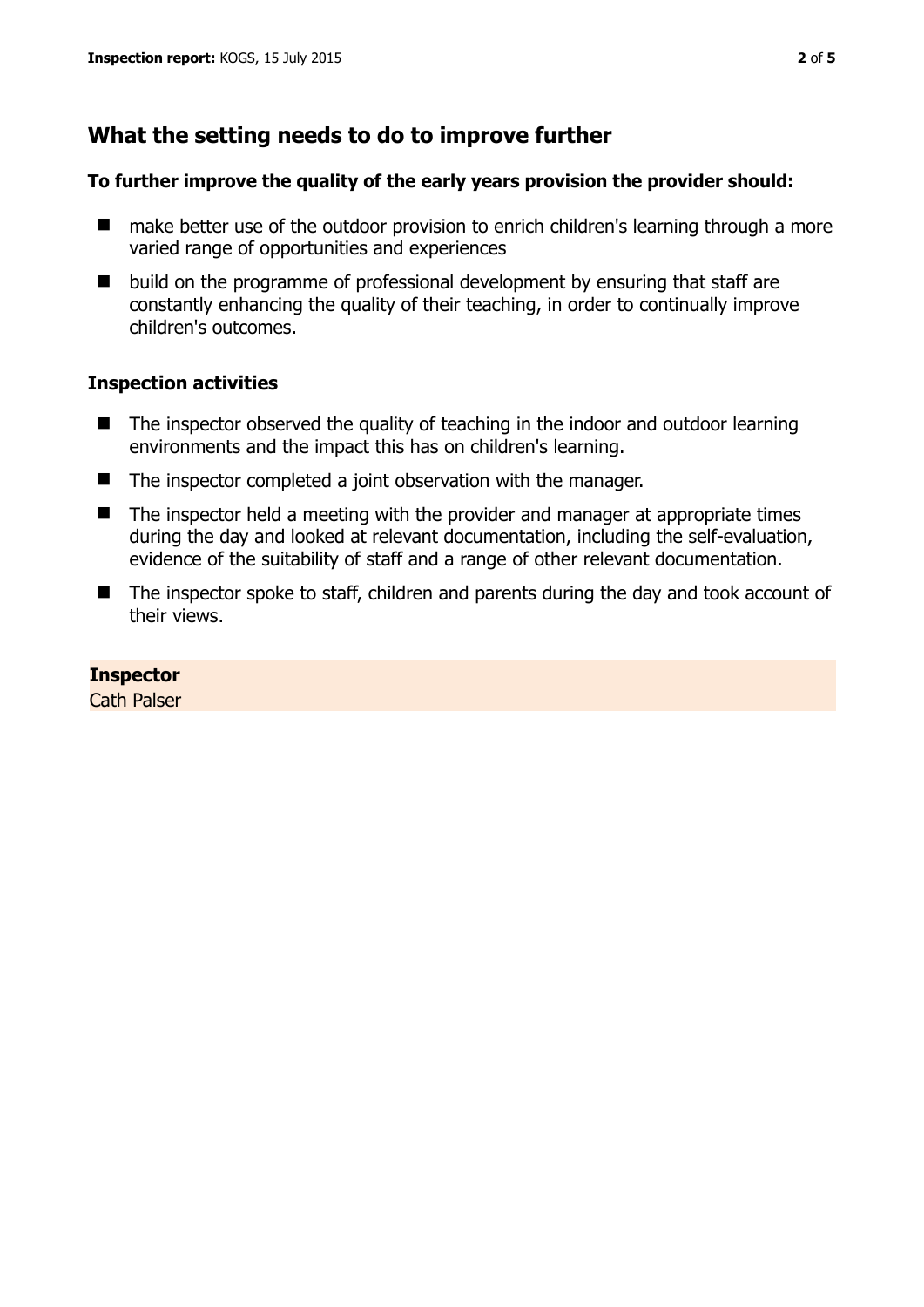## **Inspection findings**

#### **How well the early years provision meets the needs of the range of children who attend. This is good**

Staff have a secure knowledge of how children learn and, consequently, the quality of teaching is good. Children engage in a range of activities that cover all areas of learning and provide interest and challenge. As a result, children develop the skills and attitudes to promote their future learning. Staff skilfully follow children's ideas and engage them in conversations about things that interest them. They recognise opportunities to promote children's thinking skills as they play, support them in recognising why things happen and promote their problem solving. Staff provide a range of materials for children to use creatively, which promotes their imagination and interest in activities. However, planning of the outdoor areas does not always ensure that children have access to a broad range of activities to enhance their learning more effectively.

#### **The contribution of the early years provision to the well-being of children is good**

Children settle quickly as staff support them well, giving them time to explore the environment at their own pace. Staff are good role models of behaviour and provide children with guidance and gentle reminders of expectations. This builds children's confidence and self-esteem and helps them to form strong attachments with the staff and their peers. Children behave very well and understand what is expected of them. Their physical skills are promoted well as they take part in regular exercise classes. Children show that they understand the need for safety. They manage risks and physical challenges with increasing confidence. Parents speak highly about the warm and friendly staff, who provide an environment where children are eager to play and learn.

#### **The effectiveness of the leadership and management of the early years provision is good**

The management team have a secure understanding of the requirements of the Early Years Foundation Stage. Teaching is good because staff are well qualified and experienced. As a result, children make good progress in their learning. Supervision and training attended has enhanced staff understanding of how children learn. However, the management have not yet developed an ongoing, targeted programme of professional development to ensure that staff constantly improve the quality of teaching. A real strength of the setting is the strong partnership working with parents, school and other professionals. Rigorous assessment of children's progress highlights any need for additional support. This promotes continuity in all areas of children's learning, development and care. The management demonstrate a drive to improve. Thorough selfevaluation takes into account the views of all the staff, parents and children, and these are used to inform improvement plans and drive improvement. As a result, children thrive as their needs are well met.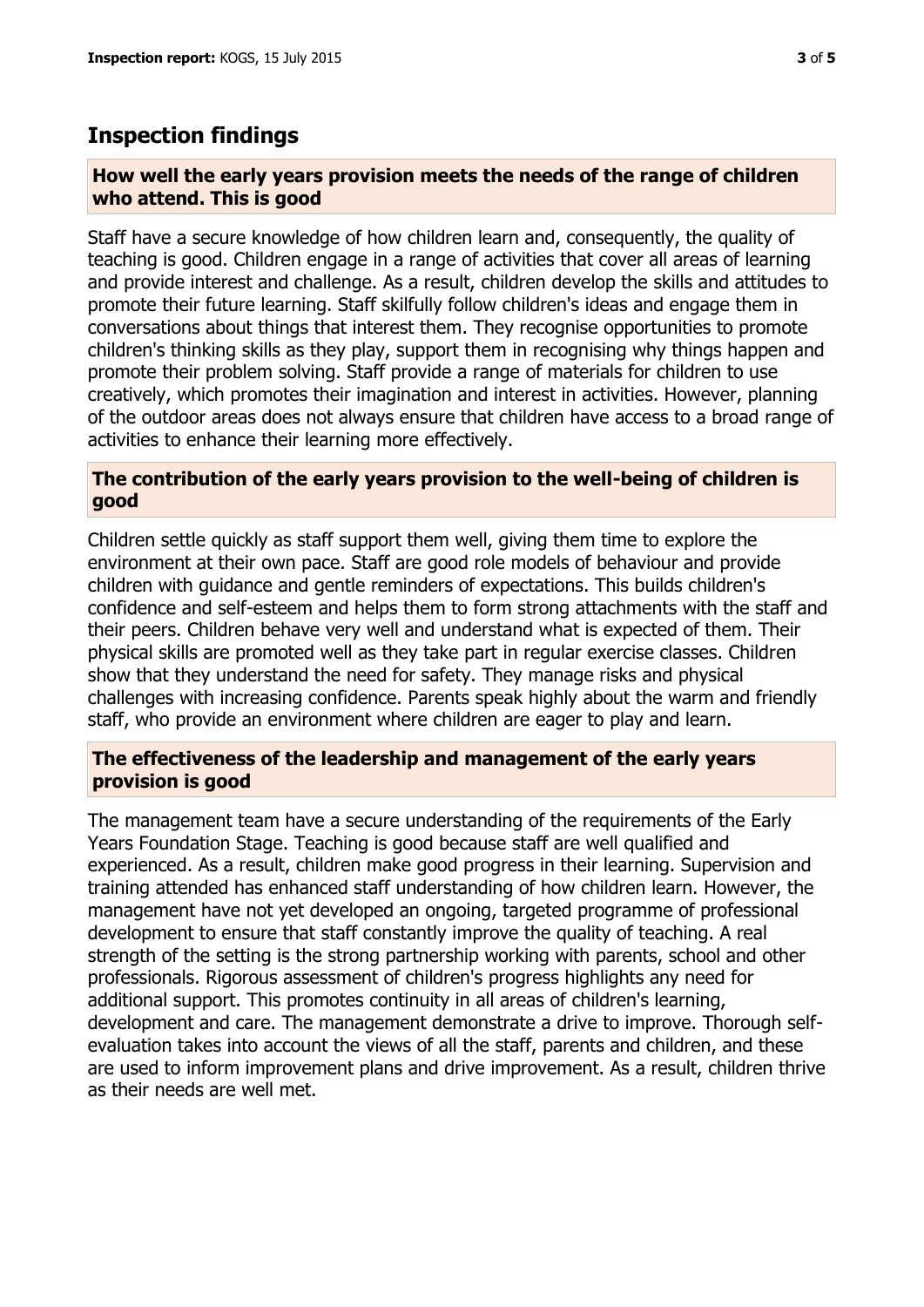## **Setting details**

| Unique reference number       | EY409023                 |  |
|-------------------------------|--------------------------|--|
| <b>Local authority</b>        | Lancashire               |  |
| <b>Inspection number</b>      | 874228                   |  |
| <b>Type of provision</b>      | Full-time provision      |  |
| <b>Registration category</b>  | Childcare - Non-Domestic |  |
| <b>Age range of children</b>  | $0 - 17$                 |  |
| <b>Total number of places</b> | 40                       |  |
| Number of children on roll    | 106                      |  |
| <b>Name of provider</b>       | <b>KOGS</b>              |  |
| Date of previous inspection   | 8 July 2011              |  |
| <b>Telephone number</b>       | 01772 653600             |  |

KOGS was registered in 2010 and operates from the grounds of St Michael's C E Primary School. The setting employs 10 members of childcare staff. Of these, nine hold appropriate early years qualifications, including one at level 6, two at level 5, and five at level 3. The setting opens Monday to Friday all year round. Sessions are from 7.45am until 6pm. The pre-school provides funded early education for two-, three- and four-year-old children.

This inspection was carried out by Ofsted under sections 49 and 50 of the Childcare Act 2006 on the quality and standards of provision that is registered on the Early Years Register. The registered person must ensure that this provision complies with the statutory framework for children's learning, development and care, known as the Early Years Foundation Stage.

Any complaints about the inspection or the report should be made following the procedures set out in the guidance 'Complaints procedure: raising concerns and making complaints about Ofsted', which is available from Ofsted's website: www.gov.uk/government/organisations/ofsted. If you would like Ofsted to send you a copy of the guidance, please telephone 0300 123 4234, or email enquiries@ofsted.gov.uk.